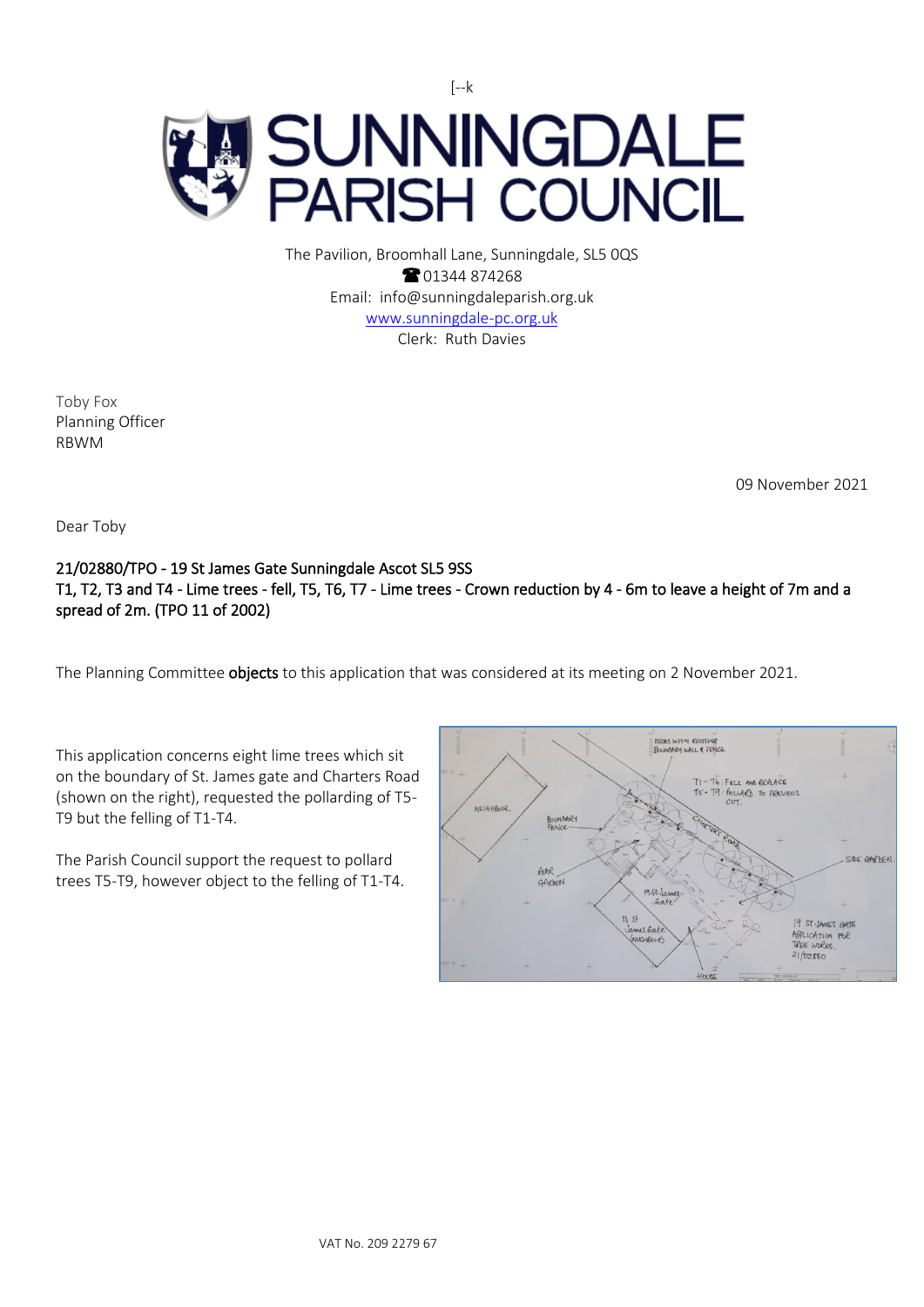These eight trees create significant amenity value along this section of Charters Road as shown on the right.



The argument for felling these four trees is that there is a safety risk should the dwarf wall and fence fall on the pavement, and that the trees would cause further cracking and displacement of the pavement and could cause a trip hazard.

However, the boundary treatment across this section of pavement varies from the section in front of T5-T9 which is are metal railings, and the section in front of T1-T4. See right.